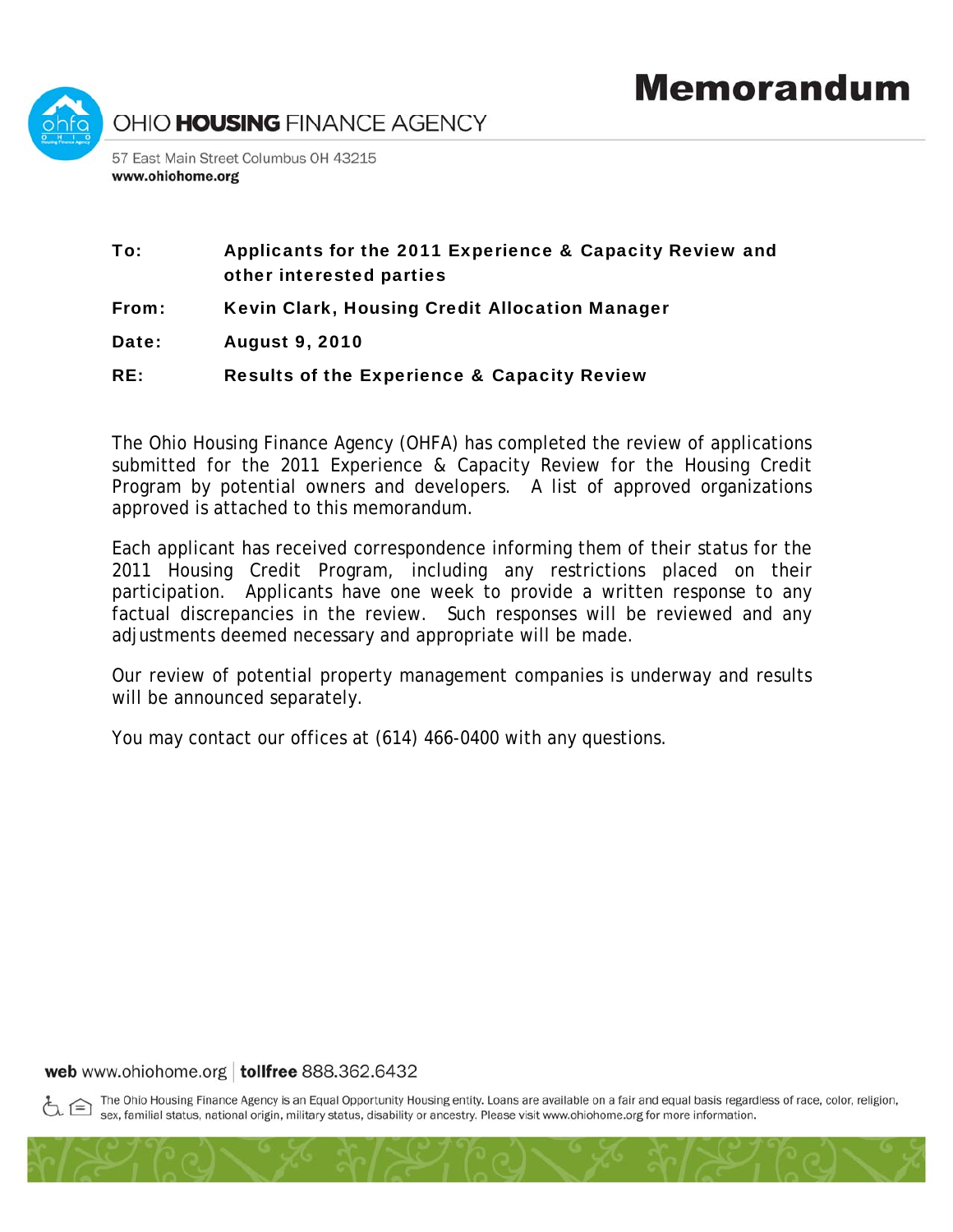#### **2011 Experience and Capacity Review Approved Organizations**

| Organization                                      | <b>City</b>     | <b>State</b>    |
|---------------------------------------------------|-----------------|-----------------|
| A.M. McGregor Home                                | East Cleveland  | OH              |
| ABCD, Inc.                                        | Canton          | $\overline{OH}$ |
| Adams-Brown Counties Economic Opportunities, Inc. | Georgetown      | OH              |
| Akron Metropolitan Housing Authority              | Akron           | OH              |
| Allen Metropolitan Housing Authority              | Lima            | OH              |
| Alpha Phi Alpha Homes Inc.                        | Akron           | OH              |
| American Community Developers, Inc.               | Detroit         | MI              |
| Artspace                                          | Minneapolis     | <b>MN</b>       |
| Asebrook & Co.                                    | Columbus        | OH              |
| Aslan Development, LLC                            | Louisville      | KY              |
| Avondale Redevelopment Corp.                      | Cincinnati      | OH              |
| Bethel Development, Inc.                          | Dublin          | OH              |
| <b>Buckeye Community Hope Foundation</b>          | Columbus        | OH              |
| <b>Buckeye Construction Management</b>            | Akron           | OH              |
| Burten, Bell, Carr Development, Inc.              | Cleveland       | OH              |
| <b>Butler Metropolitan Housing Authority</b>      | Hamilton        | OH              |
| C.H.O.I.C.E.                                      | Youngstown      | OH              |
| CAC of Fayette County                             | Washington C.H. | OH              |
| Cambridge Management Corp.                        | Cambridge       | OH              |
| CAO of Delaware, Madison & Union Counties         | Marysville      | OH              |
| Carl Faller                                       | Columbus        | OH              |
| Catholic Charities Housing Corp.                  | Cleveland       | OH              |
| <b>Central City Economic Development Council</b>  | Mansfield       | OH              |
| Cincinnati MHA                                    | Cincinnati      | OH              |
| Cincinnati Union Bethel                           | Cincinnati      | OH              |
| <b>Cleveland Housing Network</b>                  | Cleveland       | OH              |
| Clinton County Community Action Program, Inc.     | Wilmington      | OH              |
| <b>Columbus Housing Partnership</b>               | Columbus        | OH              |
| <b>Columbus Metropolitan Housing Authority</b>    | Columbus        | OH              |
| Common Wealth, Inc.                               | Youngstown      | OH              |
| Community Builders, Inc.                          | Cincinnati      | OH              |
| Community Housing Network, Inc.                   | Columbus        | OH              |
| <b>Community Housing Resource Partners</b>        | Cleveland       | OH              |
| Community Properties of Ohio Development LLC      | Columbus        | OH              |
| Community Support Services, Inc.                  | Akron           | OH              |
| <b>Creative Housing Resources</b>                 | Cincinnati      | OH              |
| Crisilis Development                              | New Albany      | OH              |
| Cuyahoga Metropolitan Housing Authority           | Cleveland       | OH              |
| Dayton Metropolitan Housing Authority             | Dayton          | OH              |
| DeBruler Company                                  | Libertyville    | IL              |
| Detroit Shoreway                                  | Cleveland       | OH              |
| Douglas Company                                   | Holland         | OH              |
| East Akron NDC                                    | Akron           | OH              |
| East Columbus Development Co.                     | Columbus        | OH              |
| Elford Development, Inc.                          | Columbus        | OH              |
| Emerald Development & Economic Network (EDEN)     | Cleveland       | OH              |
| <b>Episcopal Retirement Homes</b>                 | Cincinnati      | OH              |
| Euclid-St. Clair Development Corp.                | Cleveland       | OH              |
| <b>Excel Realty Investors LLC</b>                 | Washington C.H. | OH              |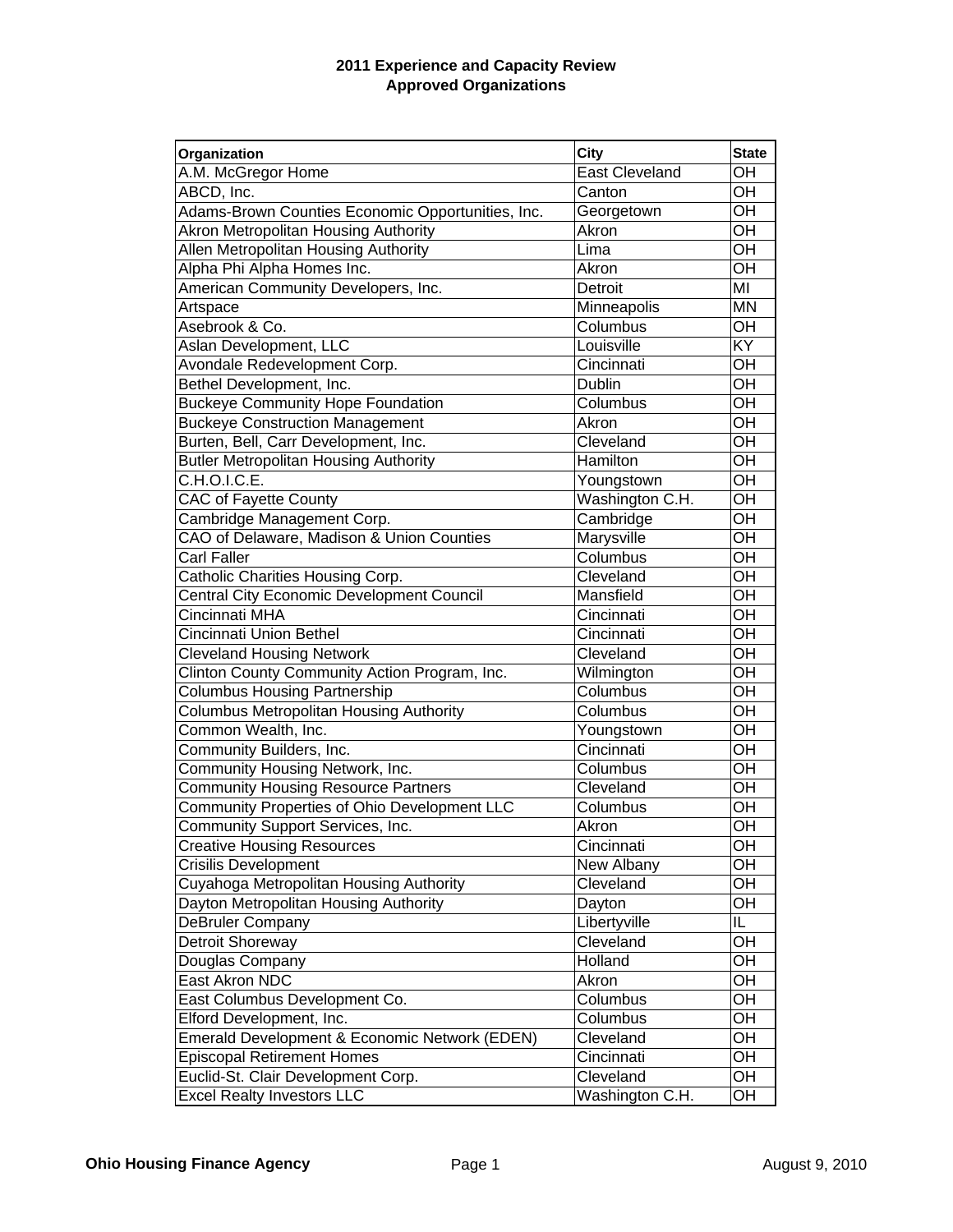#### **2011 Experience and Capacity Review Approved Organizations**

| Organization                                      | <b>City</b>         | <b>State</b> |
|---------------------------------------------------|---------------------|--------------|
| Fairfax Renaissance Development Corp.             | Cleveland           | OH           |
| <b>Fairfield Homes</b>                            | Lancaster           | OH           |
| <b>Famicos Foundation</b>                         | Cleveland           | OH           |
| <b>Family &amp; Community Services</b>            | Ravenna             | OH           |
| Forest City Enterprises, Inc.                     | Cleveland           | OH           |
| Franciscan Sisters of Chicago Service Corp.       | Homewood            | IL           |
| <b>Franklin Foundation</b>                        | Columbus            | OH           |
| <b>Franklinton Development</b>                    | Columbus            | OH           |
| <b>Frontier Community Services</b>                | Chillicothe         | OH           |
| Gallia-Meigs Community Action Agency              | Cheshire            | OH           |
| <b>GH Capital LLC</b>                             | <b>Sherman Oaks</b> | CA           |
| Hammond Development Inc.                          | Atlanta             | GА           |
| Herman & Kittle Properties, Inc.                  | Indianapolis        | IN           |
| <b>HHWP CAC</b>                                   | Findlay             | OH           |
| Highland County CAO, Inc.                         | Hillsboro           | OH           |
| Hocking-Athens-Perry Community Action             | Glouster            | OH           |
| Homes On The Hill CDC                             | Columbus            | OH           |
| HomeStart by CountyCorp                           | Dayton              | OH           |
| <b>Housing Services Alliance</b>                  | Washington C.H.     | OH           |
| Housing Visions Unlimited, Inc.                   | Columbus            | OH           |
| Ironton-Lawrence County CAO                       | Ironton             | OH           |
| ISUS Corp.                                        | Dayton              | OH           |
| Jackson-Vinton CAC                                | Wellston            | OH           |
| Kno-Ho-Co-Ashland CAC                             | Coshocton           | OH           |
| <b>L&amp;J Contractors</b>                        | Louisville          | KY           |
| L.W. Associates, Inc.                             | Ashville            | OН           |
| Lake Metropolitan Housing Authority               | Painesville         | OH           |
| Lancaster-Fairfield Community Action Agency       | Lancaster           | OН           |
| Lawler-Wood Development                           | Knoxville           | <b>TN</b>    |
| <b>LDG Development, LLC</b>                       | Louisville          | KY           |
| <b>LEADS</b>                                      | <b>Newark</b>       | OH           |
| Levin Group, Inc.                                 | Cleveland           | OH           |
| Logan Belle H.A.N.D.                              | Bellefontaine       | OH           |
| Logan Metropolitan Housing Authority              | Bellefontaine       | OH           |
| Lorain Metropolitan Housing Authority             | Lorain              | OH           |
| Lucas MHA                                         | Toledo              | OH           |
| Lutheran Social Services of Central Ohio          | Columbus            | OH           |
| Maximum Accessible Housing of Ohio                | Cleveland           | OH           |
| McCormack Baron Salazar                           | St Louis            | <b>MO</b>    |
| Medina Metropolitan Housing Authority             | Medina              | OH           |
| Miami Valley Housing Opportunities, Inc.          | Dayton              | OH           |
| Michaels Development Company                      | Marlton             | NJ           |
| Millennia Housing Development, Ltd.               | <b>Valley View</b>  | OH           |
| MiraCit Development Corp., Inc.                   | Columbus            | OH           |
| <b>Model Group</b>                                | Cincinnati          | OH           |
| Muskingum Economic Opportunity Action Group, Inc. | Zanesville          | OH           |
| MV Residential Development LLC                    | Cincinnati          | OH           |
| <b>National Church Residences</b>                 | Columbus            | OH           |
| National Housing Associates, Inc.                 | Westerville         | OH           |